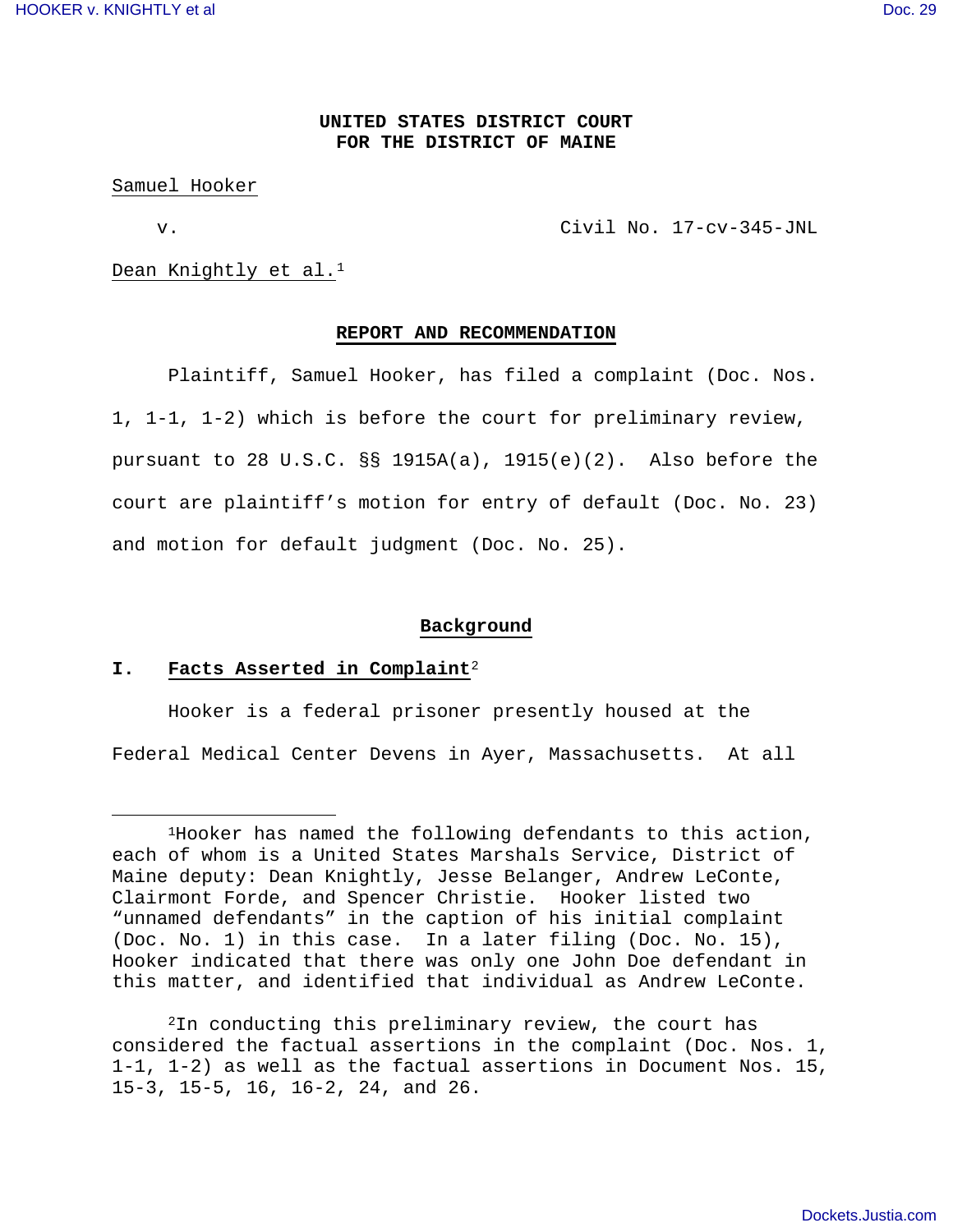times relevant to this action, Hooker was in the custody of the United States Marshals Service ("USMS"), in pretrial detention at the Cumberland County Jail ("CCJ") in Portland, Maine. Hooker is partially paralyzed, and is confined to a wheelchair.

On August 8 and September 25, 2012, and January 28, 2013, Hooker was transported by USMS, District of Maine ("USMS-ME") deputies, in a USMS-ME van, from the CCJ to the federal courthouse in Portland, Maine, and from the CCJ to the airport. The USMS-ME van in which Hooker was transported on each occasion was not wheelchair-accessible.

For each of the transports, USMS-ME deputies lifted Hooker out of his wheelchair and into the rear compartment of the USMS-ME van. Hooker's wheelchair was then placed in the van with him. During one or more of these transports: Hooker complained about not having a seatbelt and was told to hold onto his wheelchair; was placed on something metal that scraped him; was struck in the head with his wheelchair; suffered injuries to his head, neck, back, and shoulder; and experienced emotional distress.

# **II. 2012 Case**

 In 2012, Hooker filed a suit in state court, which defendants removed to the federal court concerning the same transports that underlie this action. Defendants removed that matter to this court. See Hooker v. Belanger et al., No. 2:12-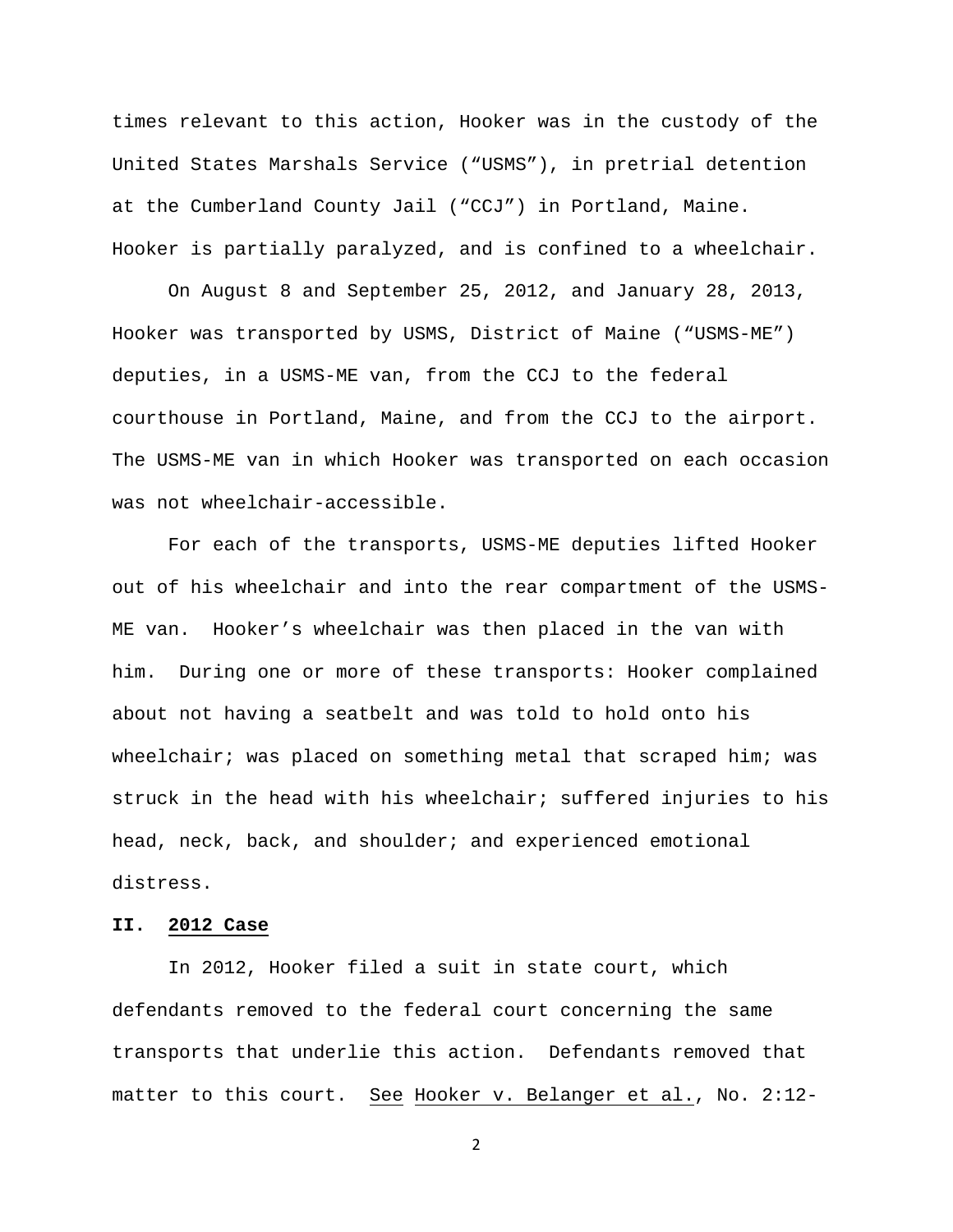cv-346-JNL (D. Me.) ("2012 Case"), Complaint (ECF No. 1-1), First Am. Compl. (ECF No. 20), Second Am. Compl. (ECF No. 33). Each of the defendants named here was a defendant in the 2012 Case. After the initial complaint was filed, defendants removed the matter to this court. See id., Notice of Removal (ECF No. 1). In the 2012 Case, Hooker asserted: claims under Bivens v. Six Unknown Fed. Narc. Agents, 403 U.S. 388 (1971), against USMS-ME supervisors and the transporting deputies involved in the same transports at issue here; a claim for damages under the Rehabilitation Act, alleging that the federal defendants failed to accommodate his disability during those transports; and claims for damages under the Federal Tort Claims Act ("FTCA").<sup>3</sup>

 In the 2012 Case, Hooker's Rehabilitation Act claims, and Bivens claims against the defendants in their supervisory capacities, were dismissed for failure to state a claim, see 2012 Case, Jan. 13, 2014 Order (ECF No. 38) (approving Dec. 18, 2013 R&R (ECF No. 36)). The court granted summary judgment on the Bivens claims asserted against the transporting deputies on the basis of qualified immunity, See Mar. 31, 2015 Order (ECF No. 94) (approving Mar. 12, 2015 R&R (ECF No. 92)). Hooker's

 $\overline{a}$ 

<sup>3</sup>Prior to filing his Second Amended Complaint in the 2012 Case, Hooker had asserted claims under 42 U.S.C. § 1983 and the Americans with Disabilities Act. After the magistrate judge recommended that those claims be dismissed, see 2012 Case, June 27, 2013 R&R (ECF No. 31), Hooker omitted those claims from his second amended complaint.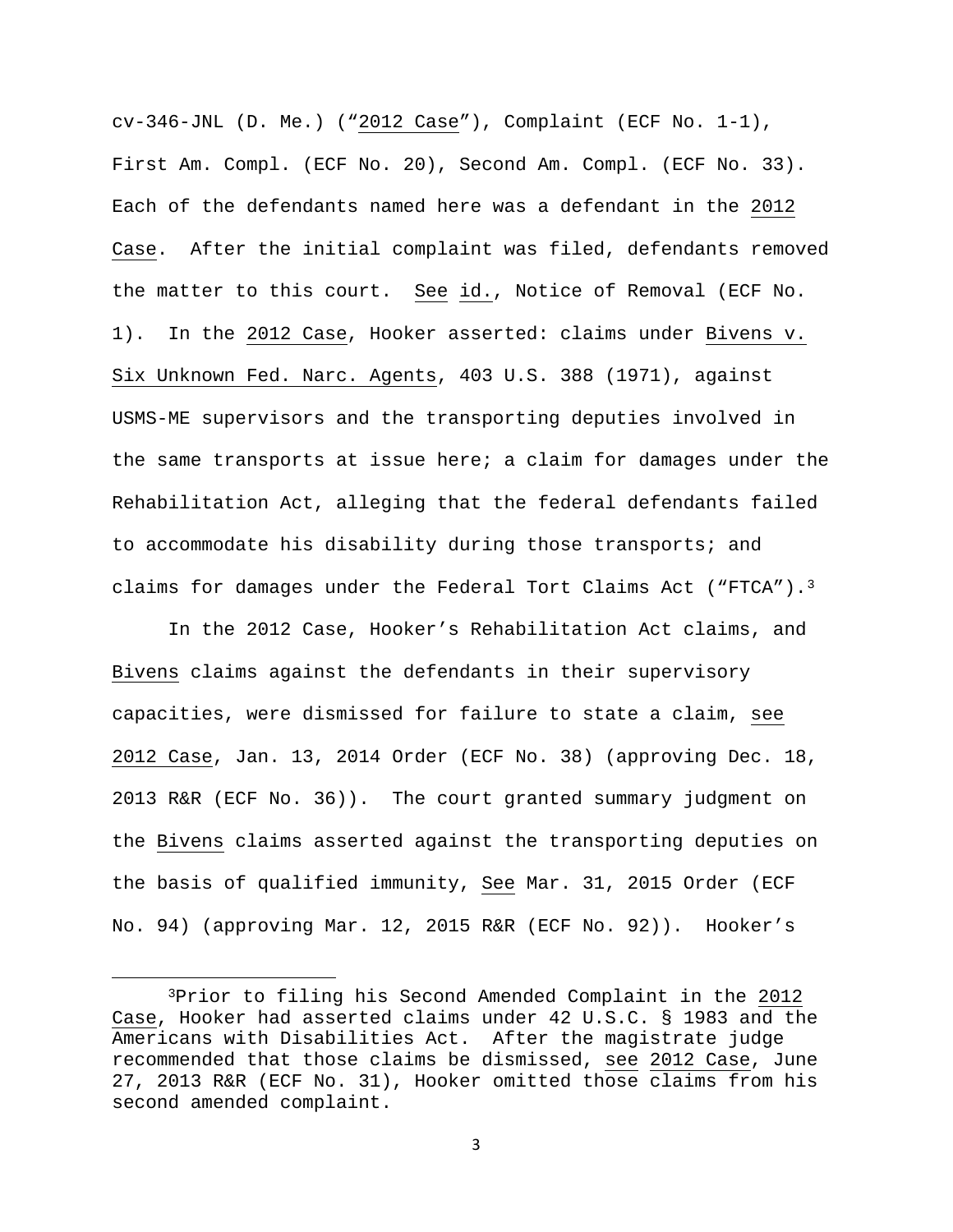FTCA claims were dismissed, without prejudice, as Hooker had failed to demonstrate that those claims had been administratively exhausted prior to filing the 2012 Case.

 Once judgment entered against him in the 2012 Case, Hooker filed an appeal. The First Circuit affirmed the judgment in the 2012 Case before plaintiff filed this action. See Hooker v. Belanger, No. 15-1462 (1st Cir. Feb. 26, 2016).

## **III. Administrative Tort Claims**

 Before filing the instant action, Hooker filed four Administrative Tort Claim actions with the USMS, each based on one of the transports from which the claims in the instant case arise, alleging that the defendants' actions were tortious. On April 25, 2017, those administrative claims were denied, and Hooker received "right to sue" letters from the USMS, advising Hooker of his right to bring suit in federal court by October 25, 2017. See Doc. No. 1-2, at 8-11. Hooker filed his initial complaint in this action on September 1, 2017.

### **Discussion**

### **I. Preliminary Review**

# **A. Standard**

 The court conducts a preliminary review of prisoner complaints filed in forma pauperis. See 28 U.S.C. §§ 1915(e)(2), 1915A. In conducting its preliminary review, the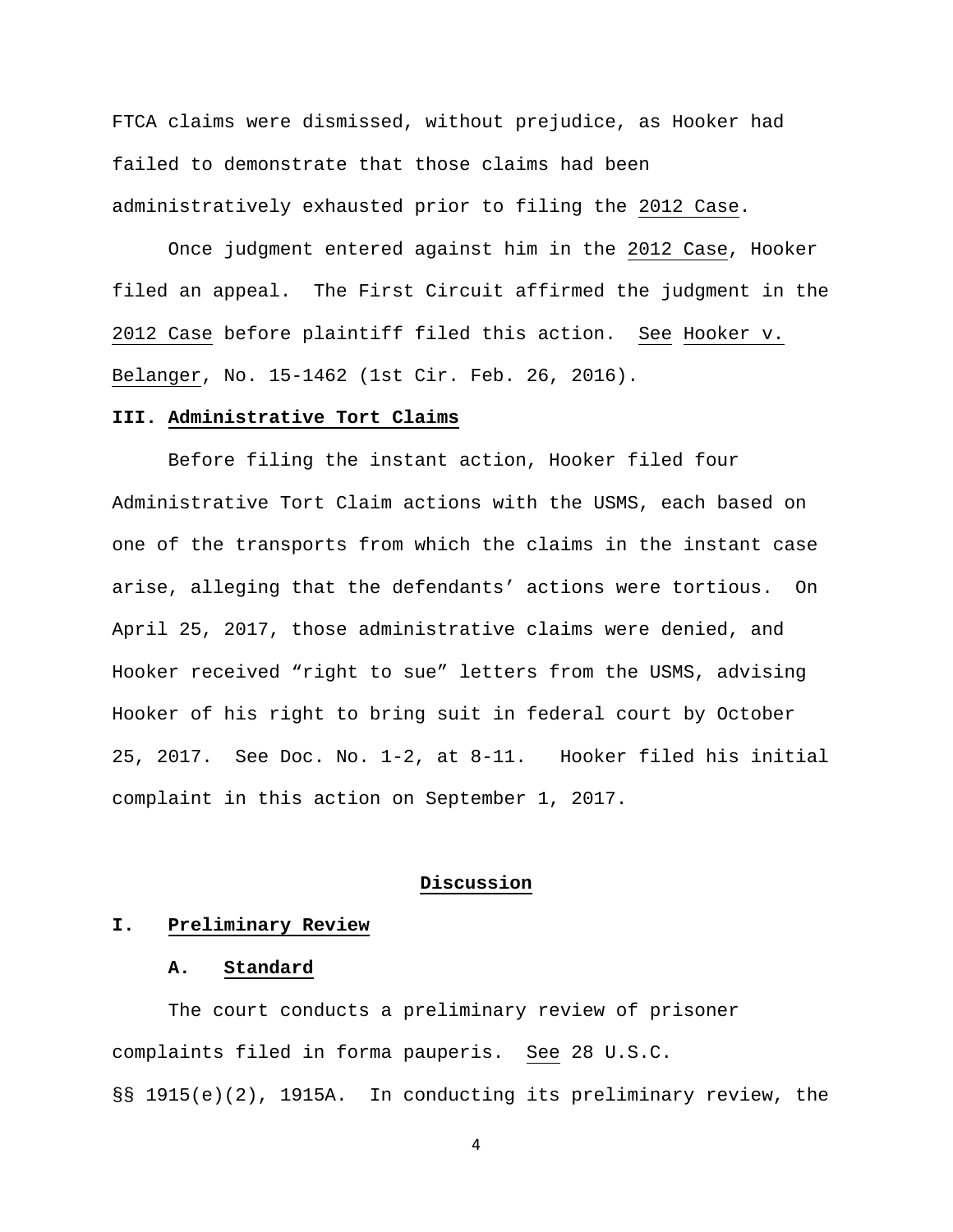court construes pro se complaints liberally. See Erickson v. Pardus, 551 U.S. 89, 94 (2007) (per curiam). The court then determines whether, stripped of legal conclusions, and with all reasonable inferences construed in plaintiff's favor, the complaint contains "sufficient factual matter, accepted as true, to 'state a claim to relief.'" See Ashcroft v. Iqbal, 556 U.S. 662, 678 (2009) (citation omitted). Claims may be dismissed, if, among other things, the court lacks jurisdiction, a defendant is immune from the relief sought, or the complaint fails to state a claim upon which relief may be granted. See 28 U.S.C. §§ 1915(e)(2), 1915A(b)(1).

Dismissing an action on the basis of an affirmative defense, such as res judicata, is permissible if the facts alleged in the complaint, or matters susceptible of judicial notice, conclusively establish the elements of the affirmative defense. See Gray v. Evercore Restructuring LLC, 544 F.3d 320, 324 (1st Cir. 2008); Banco Santander de P.R. v. Lopez-Stubbe (In re Colonial Mortg. Bankers Corp.), 324 F.3d 12, 16 (1st Cir. 2003). Cf. Curry v. City of Syracuse, 316 F.3d 324, 331 (2d Cir. 2003) (sua sponte consideration of collateral estoppel is justified by "'strong public policy in economizing the use of judicial resources by avoiding relitigation'" (citation omitted)).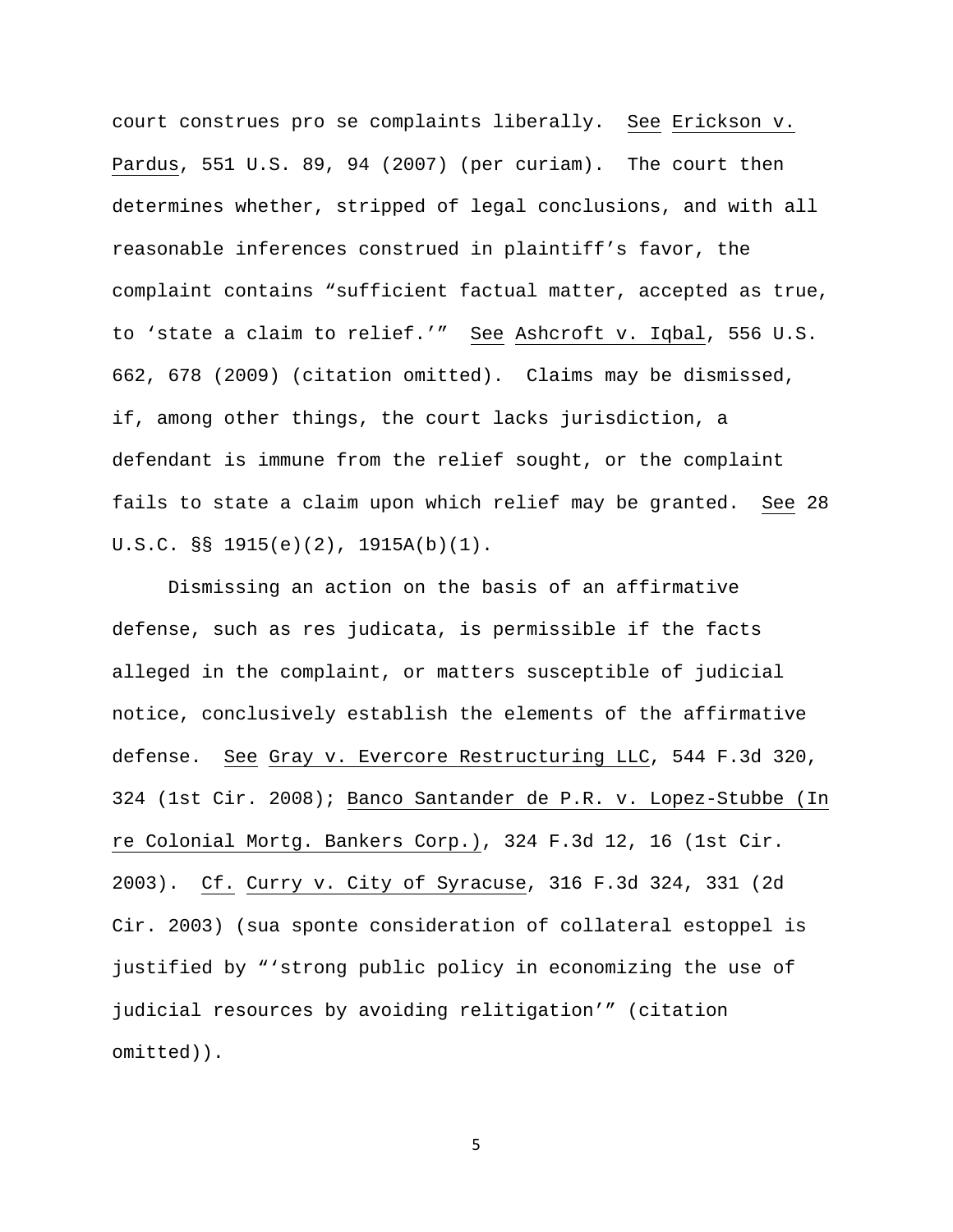# **B. Res Judicata/Claim Preclusion**

## 1. Elements

Under the doctrine of res judicata, also known as claim preclusion, "a final judgment on the merits precludes parties from relitigating claims that were or could have been brought in a prior action." Universal Ins. Co. v. Office of Ins. Comm'r, 755 F.3d 34, 37 (1st Cir. 2014). For res judicata to apply, the following three elements must be present: "'(1) a final judgment on the merits in an earlier proceeding, (2) sufficient identicality between the causes of action asserted in the earlier and later suits, and (3) sufficient identicality between the parties in the two actions.'" Hatch v. Trail King Indus., Inc., 699 F.3d 38, 45 (1st Cir. 2012) (citations omitted).

## 2. Identicality

 Hooker brings this action against five USMS-ME deputies, each of whom were defendants in the 2012 Case; arising out of the same facts as the 2012 Case; and asserting claims that were resolved in favor of defendants in the 2012 Case. There are no factual allegations asserted here that were not alleged in the pertinent pleadings in the 2012 Case. There is sufficient identicality between the causes of action and parties here and in the 2012 Case to satisfy those res judicata elements.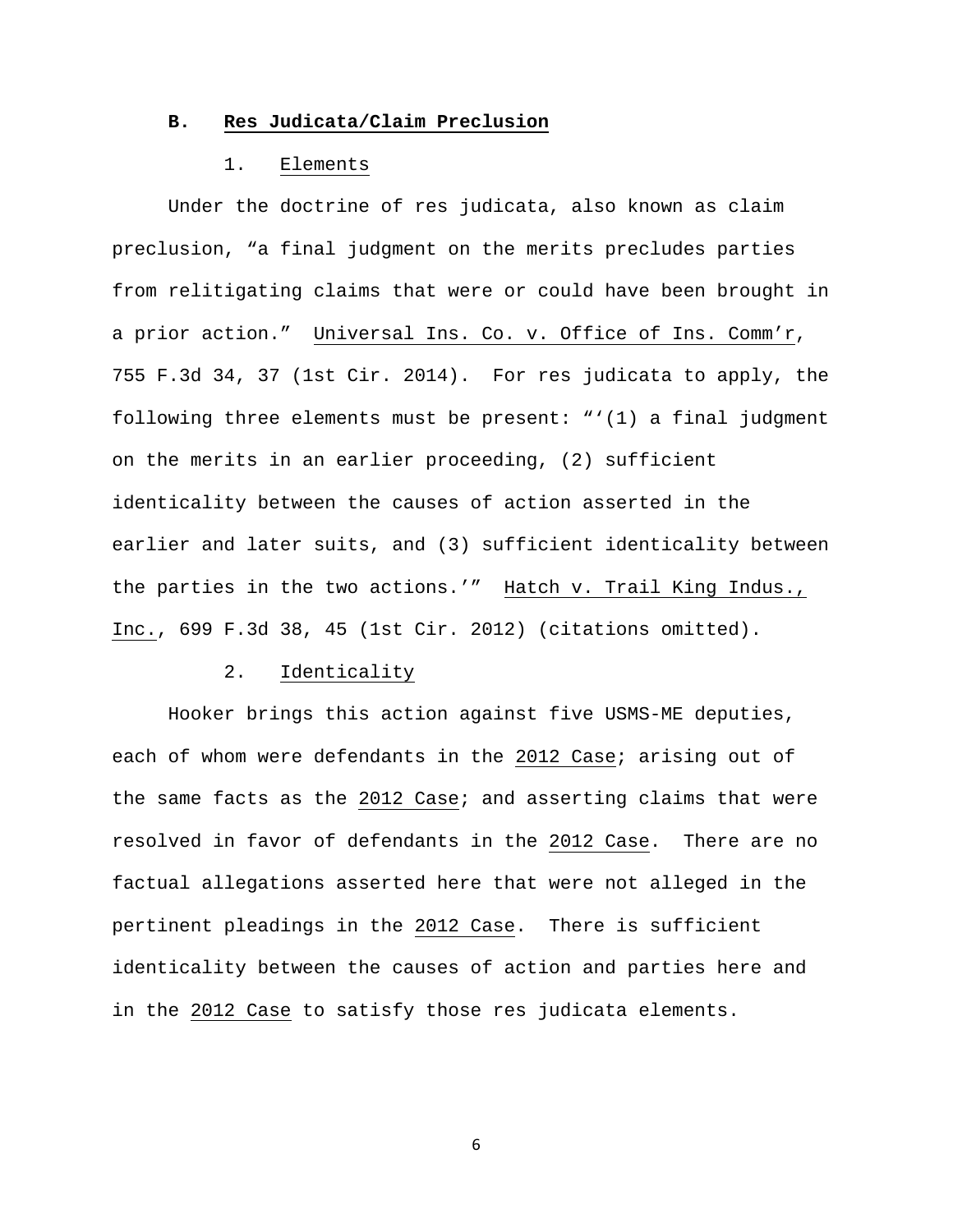### 3. Final Judgment on the Merits

In the 2012 Case, Hooker joined multiple claims in a single action. The court's rulings resolved all but one of those claims on the merits; the FTCA claims were dismissed without prejudice to plaintiff's ability to refile those claims after he exhausted his administrative remedies. Where multiple claims are joined in a prior action, a dismissal of one claim for lack of jurisdiction does not preclude a second action on the same claim if the jurisdictional defect is resolved, but preclusion attaches to the remaining claims resolved on the merits. See 18A Charles A. Wright, Arthur R. Miller & Edward H. Cooper, Fed. Prac. & Proc. Juris. §§ 4435, 4436 (2d ed.).

### **a. Bivens Claims**

 In the 2012 Case, Hooker asserted Bivens claims against the individual transporting USMS-ME deputies, Jesse Belanger, Andrew LeConte, Clairmont Forde, and Spencer Christie. In that case, the court found that those defendants were entitled to qualified immunity as to those claims, and granted summary judgment in the defendants' favor on that basis. That decision constituted a final decision on the merits of those claims. See Neal v. Davis, 475 F. App'x 690, 692 (10th Cir. 2012) (dismissal based on qualified immunity has preclusive effect on future claims).

 Also in the 2012 Case, Hooker's Bivens claims asserted against defendant Dean Knightly, in his supervisory capacity,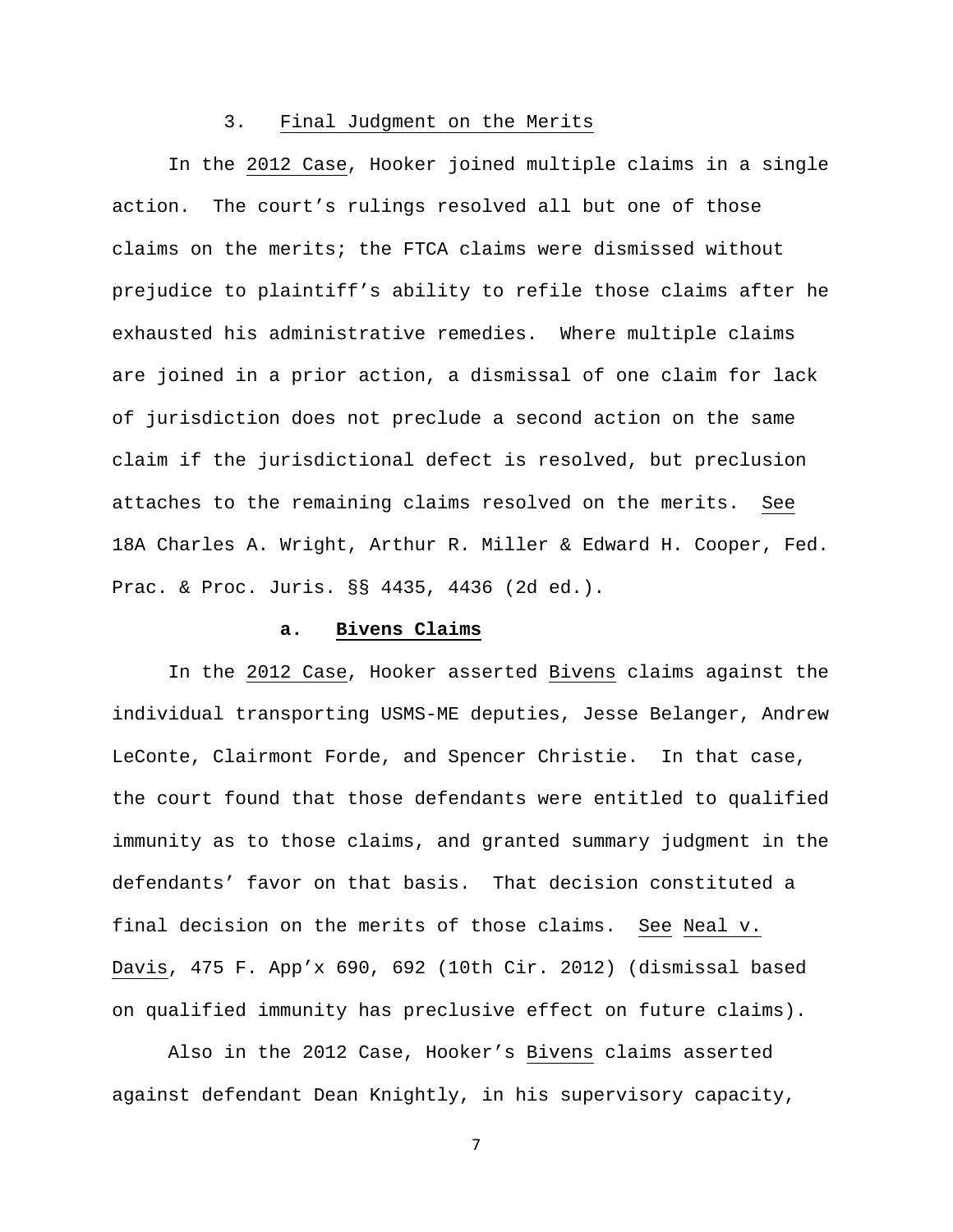were dismissed for failure to state a claim. A dismissal for failure to state a claim is a final decision on the merits for res judicata purposes. See Airframe Sys., Inc. v. Raytheon Co., 601 F.3d 9, 14 (1st Cir. 2010).

 Hooker's appeal of that decision was unsuccessful, and thus, final judgment on the merits was entered on the Bivens claims in the 2012 Case. For these reasons, Hooker is precluded from relitigating his Bivens claims here, and the district judge should dismiss those claims.

## **b. Rehabilitation Act Claims**

In the 2012 Case, the court dismissed Hooker's Rehabilitation Act claims on their merits, finding that they were not cognizable in that matter, as the Rehabilitatoin Act does not provide for money damages, which is the only relief Hooker had sought. Such a dismissal is a final judgment on the merits for the purposes of res judicata. See id. Although Hooker did not seek injunctive relief on his Rehabilitation Act claims in the 2012 Case, he could have done so, and therefore, those claims are barred by res judicata. See Universal Ins., 755 F.3d at 37. Accordingly, the district judge should dismiss the Rehabilitation Act claims as precluded by the judgment in the 2012 Case.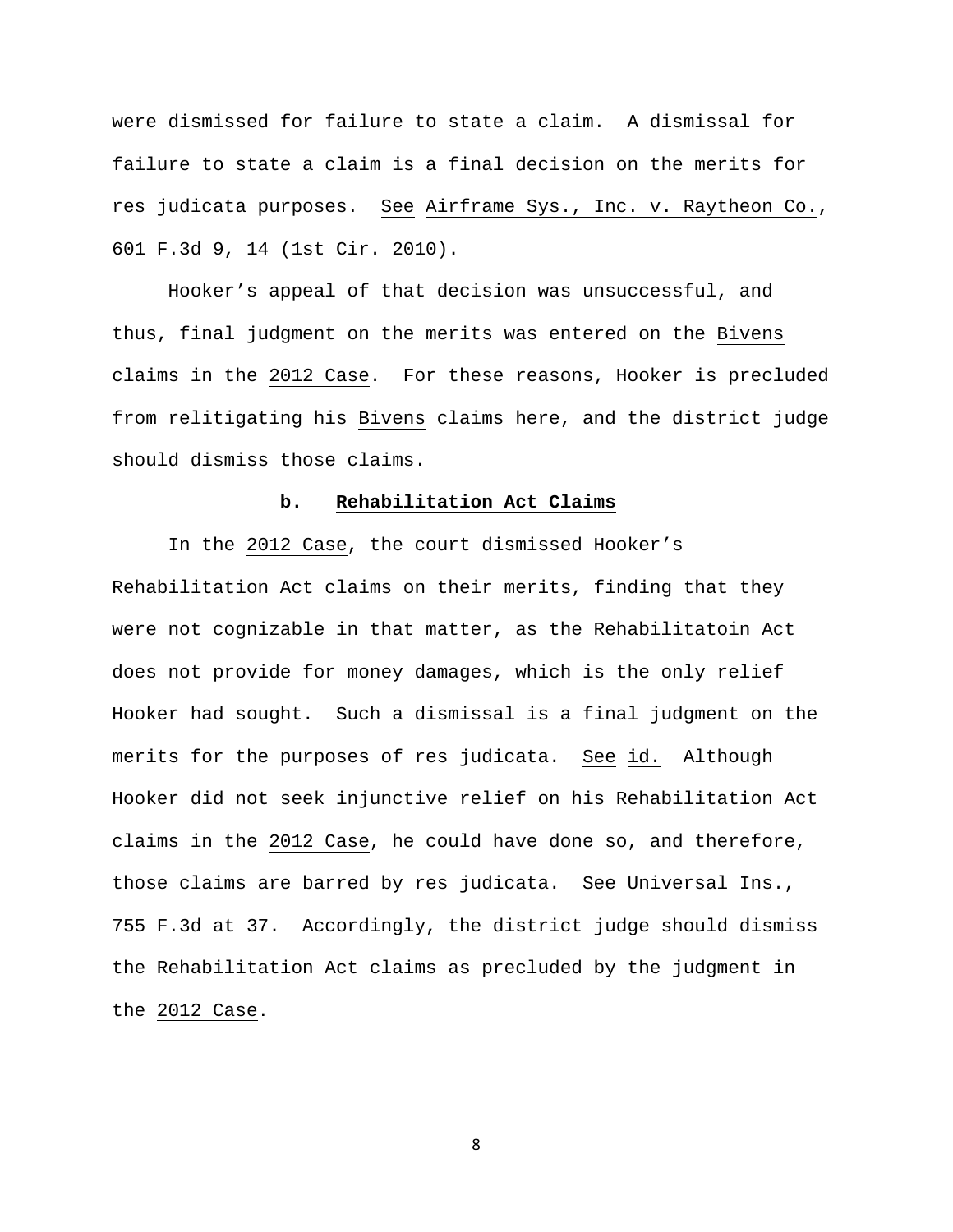## **c. FTCA Claims**

 Hooker's claims asserted under the FTCA were dismissed from the 2012 Case, without prejudice, as Hooker had not exhausted his administrative remedies. That dismissal of the FTCA claims was not a final decision on the merits. Hooker's FTCA claims for money damages, therefore, may proceed. To the extent Hooker has asserted claims for injunctive relief under the FTCA, such relief is not available under that statute, and the district judge should dismiss those claims.

 Further, the United States is the only proper defendant to an FTCA claim. Accordingly, court construes Hooker's FTCA claims to have been asserted against the United States and, in an Order issued simultaneously with this Report and Recommendation, directs service of those claims on the United States. For these reasons, the district judge should terminate the named individual defendants from this action.<sup>4</sup>

# **II. Default**

 $\overline{a}$ 

 Hooker has filed motions in this case seeking entry of default (Doc. No. 23) and default judgment (Doc. No. 25) against the defendants. Nothing in the record of this case, however, suggests that service has been made on any defendant in this

<sup>4</sup>In an Order issued simultaneously with this Report and Recommendation, the court directs service of the FTCA claims on the United States.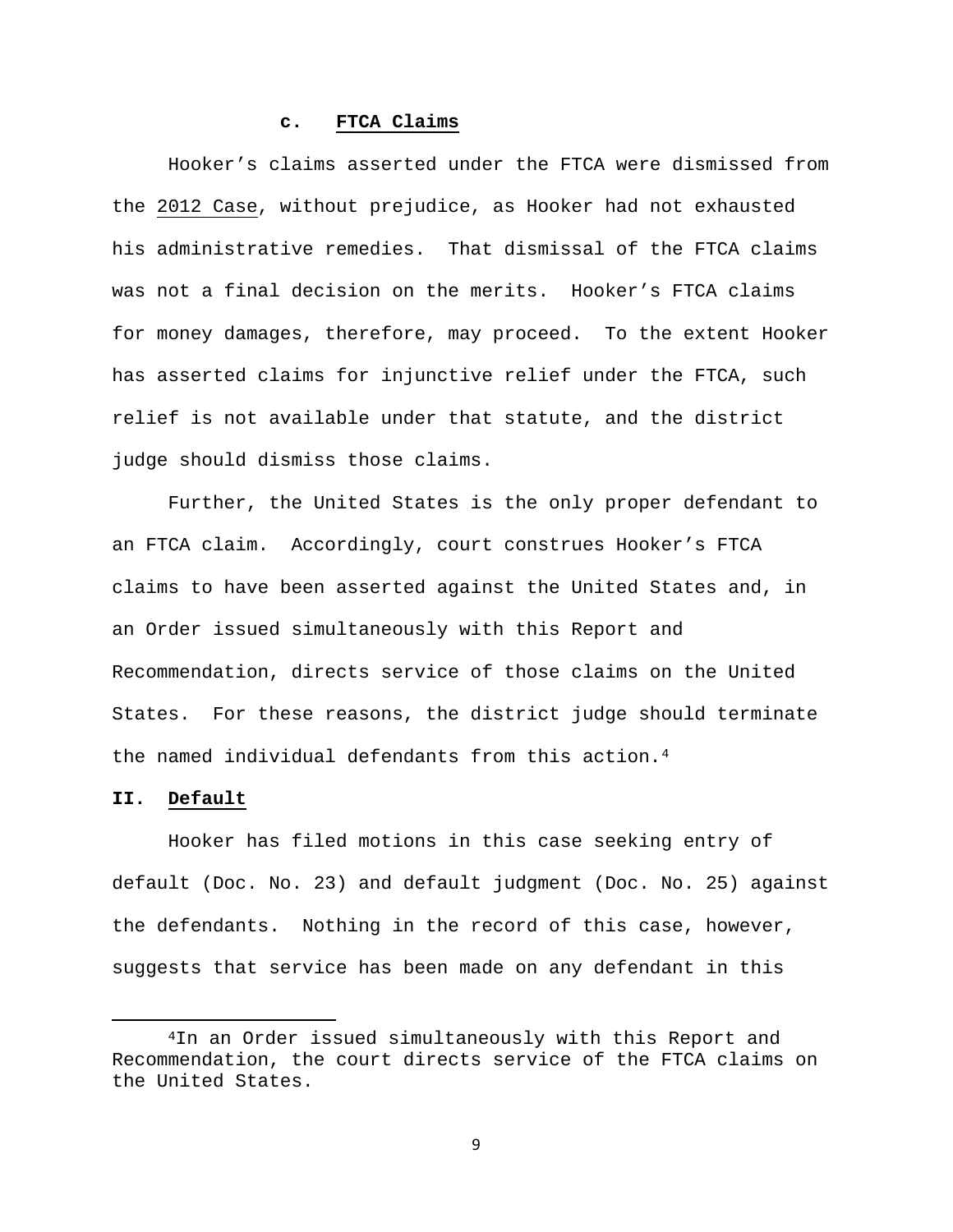matter.5 Plaintiff's initial complaint was filed on September 1, 2017, but contains no certification that defendants were served. Defendants who have not been served with a summons and complaint, and who have not waived such service, incur no obligation to answer the complaint. Further, in a civil action filed by a prisoner, a defendant need not respond to the complaint until the court completes preliminary review, under 28 U.S.C. § 1915A(a), and directs service on that defendant. See Askew v. Holder, 2013 WL 595893, at \* 1 (D.D.C. Feb. 15, 2013) (collecting cases). The court has not yet directed that any defendant be served with the complaint in this matter.

 As no defendant has been served in this matter, and no obligation to appear or answer the complaint has accrued to any defendant, the entry of default or default judgment against any defendant in this case is not warranted. Accordingly, the district judge should deny plaintiff's motion for default (Doc. No. 23) and motion for default judgment (Doc. No. 25).

### **Conclusion**

 For the foregoing reasons, the district judge should: dismiss all of the claims from this action other than Hooker's

 $\overline{a}$ 

<sup>5</sup>On September 21, 2017, Hooker filed a proposed summons form (Doc. No. 16-1) dated August 23, 2017. The court did not issue the summons, as preliminary review was not yet complete.